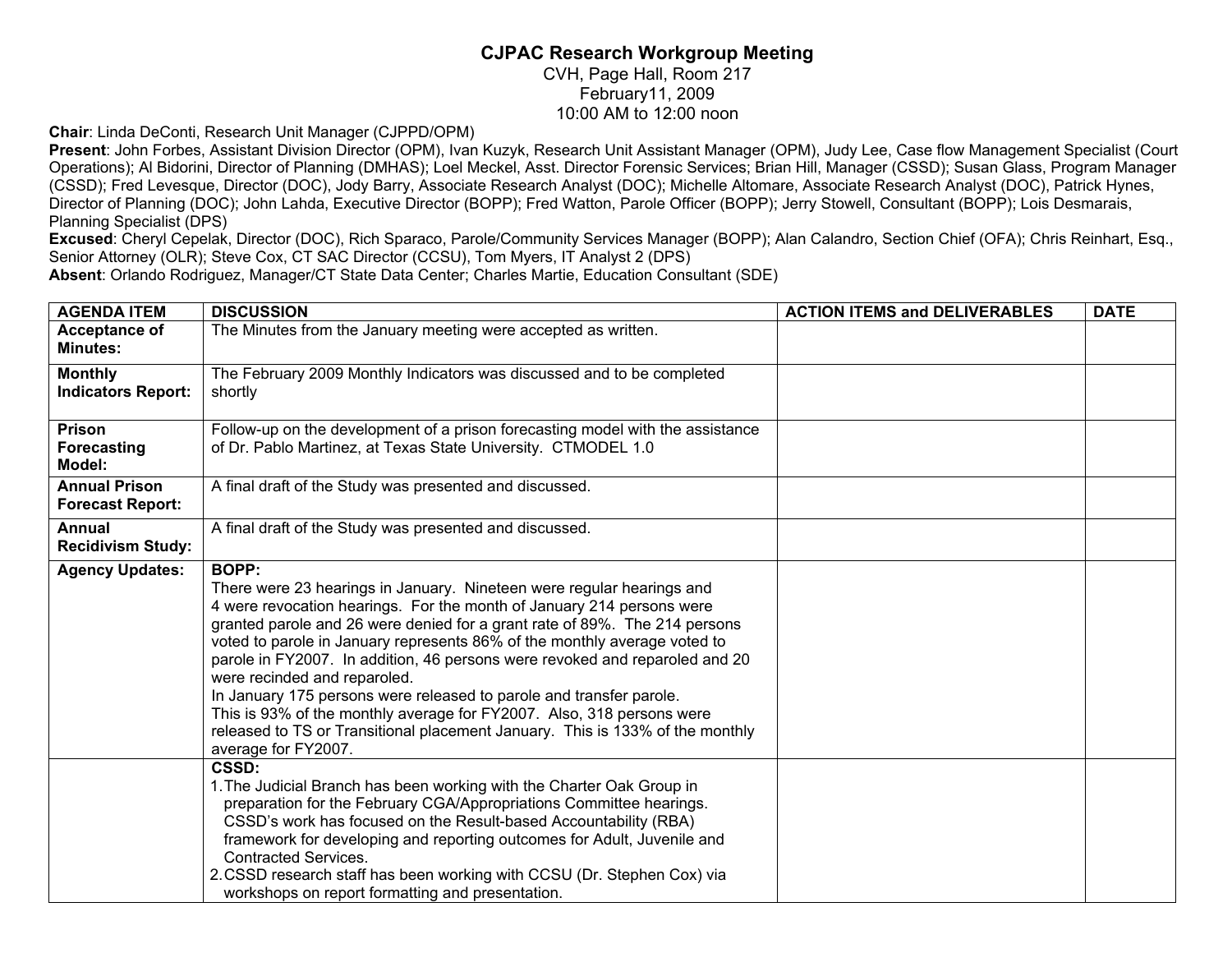|                       | 3. CSSD continues to work with Executive Branch agencies on inter-agency data                                                                                   |  |
|-----------------------|-----------------------------------------------------------------------------------------------------------------------------------------------------------------|--|
|                       | sharing projects.                                                                                                                                               |  |
|                       | <b>DMHAS:</b>                                                                                                                                                   |  |
|                       | DMHAS is reviewing the Program Review and Investigations Committee's                                                                                            |  |
|                       | findings and recommendations regarding their recent study on Adult Substance                                                                                    |  |
|                       | Abuse Treatment. The recommendations include several which cut across                                                                                           |  |
|                       | DMHAS and agencies involved in the treatment of criminal offenders. In<br>particular, the recommendations and the pending bill, would require consultation      |  |
|                       | with the Criminal Justice Policy Advisory Council in development of a state plan                                                                                |  |
|                       | and take into consideration the community reentry strategy concerning                                                                                           |  |
|                       | substance abuse treatment and recovery services for the offender population, as                                                                                 |  |
|                       | developed by OPM's Criminal Justice Policy and Planning Division. All state                                                                                     |  |
|                       | agencies (DMHAS and DOC) and the Judicial Branch's Court Support Services                                                                                       |  |
|                       | Division included in the study will have an opportunity to respond to the                                                                                       |  |
|                       | recommendations once the Final Report is issued.                                                                                                                |  |
|                       | Work continues on a Memorandum of Agreement, as recommended by the                                                                                              |  |
|                       | Alcohol and Drug Policy Council, that would affirm state agencies' and the                                                                                      |  |
|                       | Judicial Branch's use of releases of alcohol and drug treatment information                                                                                     |  |
|                       | include a minimum set of standards as relates to federal and state confidentiality                                                                              |  |
|                       | laws and regulations. A working draft will be sent to the all parties by the end of                                                                             |  |
|                       | February.                                                                                                                                                       |  |
| <b>Agency Updates</b> | DPS:                                                                                                                                                            |  |
| <b>Continued:</b>     | The final 2005 annual Crime in CT report has been posted on our website. The                                                                                    |  |
|                       | 2006 Crime in CT report will be generated once the 2006 CT State Police (CSP)                                                                                   |  |
|                       | missing arrests (approx. 700) are manually entered and validated. The                                                                                           |  |
|                       | differences of opinion regarding the appropriateness of an automated solution to                                                                                |  |
|                       | the 2006-2007 missing arrests resulted in a decision to continue manual entry.<br>There are over 5,000 arrests from 2007 missing from the NIBRS arrest module.  |  |
|                       | A light duty trooper has been assigned to the Crimes Analysis unit to assist in                                                                                 |  |
|                       | the data entry.                                                                                                                                                 |  |
|                       |                                                                                                                                                                 |  |
|                       | DPS hired a consultant through the state's IT professional services contract to<br>complete the final phase of the process to create a mechanism for electronic |  |
|                       | submission of Family Violence arrest data. The consultant was supposed to                                                                                       |  |
|                       | start 2/9/09, but an emergency has pushed back his start date to February 17,                                                                                   |  |
|                       | 2009. This project is funded by a grant that ends March 31, 2009.                                                                                               |  |
|                       | DOC:                                                                                                                                                            |  |
|                       | The DOC experienced an increase in the overall incarcerated population by 129                                                                                   |  |
|                       | offenders between January and February 2009. Significant to note was the                                                                                        |  |
|                       | increase in the sentenced male population of 183 and decrease in the un-                                                                                        |  |
|                       | sentenced male of 61. Discretionary Parole numbers continue to see slight<br>increases each month adding an additional 32 for the month of January to 1308.     |  |
|                       | Transitional Supervision numbers remains unchanged in the 1050 range. A pilot                                                                                   |  |
|                       | program out of Bergin C I for Transitional Placement has transferred over 60                                                                                    |  |
|                       | offenders to the community. DOC is hoping to expand the use of this status. The                                                                                 |  |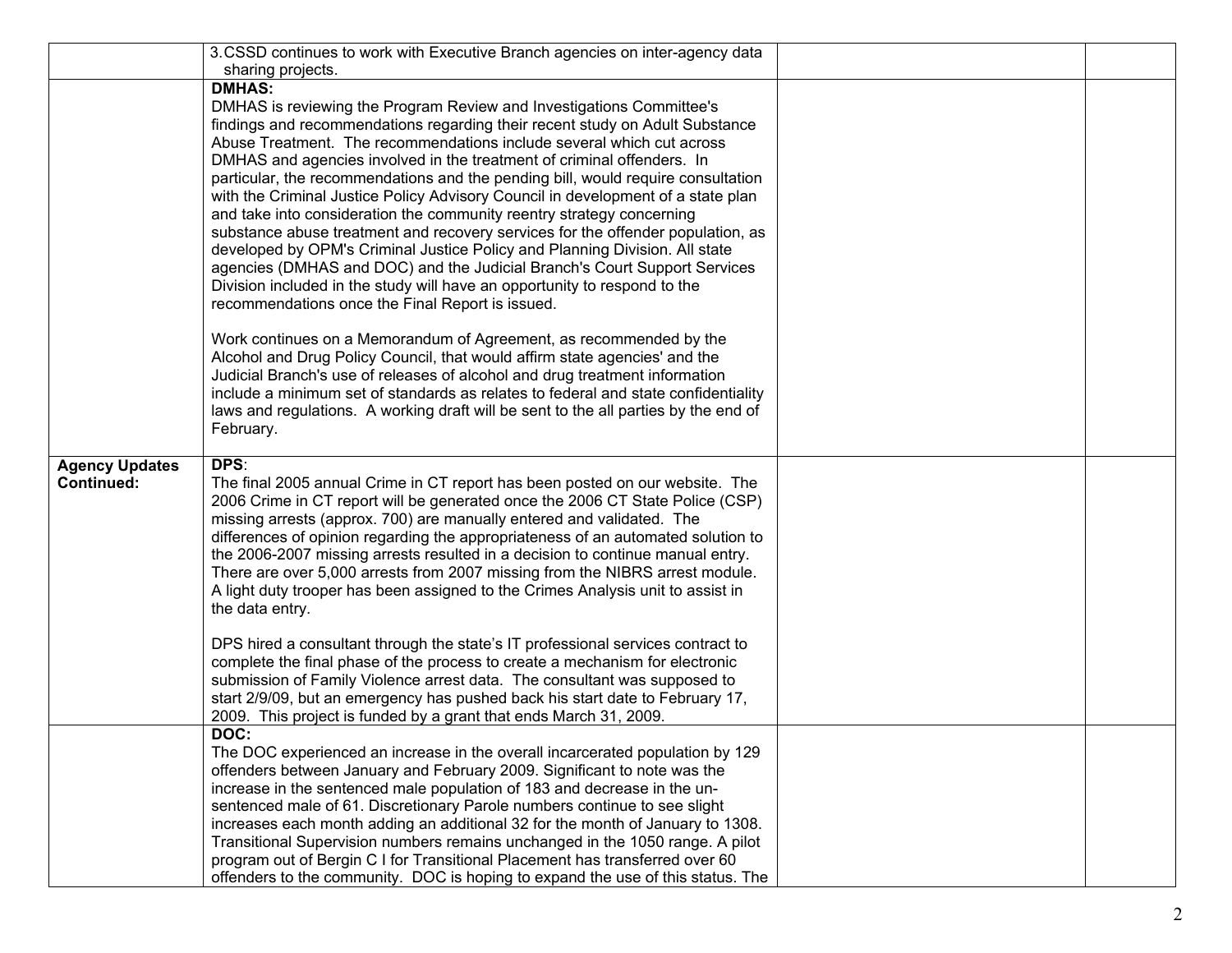|                             | DOC has expanded the use of the Technical Violators unit at CRCI to include        |                                            |  |
|-----------------------------|------------------------------------------------------------------------------------|--------------------------------------------|--|
|                             | returns from both Parole and Transitional Supervision from across the state.       |                                            |  |
|                             |                                                                                    |                                            |  |
|                             | The SVORI 3-day Symposium will be held at the DOC Training Academy in              |                                            |  |
|                             | Cheshire February 24 - 26th. About 220 people are scheduled to attend the          |                                            |  |
|                             | majority being DOC staff, CJPAC agencies and some community partners.              |                                            |  |
|                             | <b>Judicial Court Operations:</b>                                                  |                                            |  |
|                             | Court Operations (Criminal Unit) continues to seek way to use PRAWN                |                                            |  |
|                             | (Paperless Re-arrest Warrant Network) for more than re-arrest warrants. In         |                                            |  |
|                             | addition to Violations of Probation warrants on PRAWN, judgment mittimus' are      |                                            |  |
|                             | being tested to be added to PRAWN. Judgment mittimus' are issued by a court        |                                            |  |
|                             | when a defendant fails to pay a fine. The order allows law enforcement to pick     |                                            |  |
|                             | up a defendant and bring him/her to a correctional facility to work of the fine in |                                            |  |
|                             |                                                                                    |                                            |  |
|                             | jail.                                                                              |                                            |  |
|                             | The new legislative session brings many new proposed bills for comments by         |                                            |  |
|                             | Court Operations staff.                                                            |                                            |  |
| <b>BOPP Monthly</b>         | Jerry Stowell's contract will be ending June 30, 2009. Jerry was an original       |                                            |  |
| <b>Report: Training</b>     | pioneer of this research workgroup effort. Thank you Jerry for your service to     |                                            |  |
|                             | Connecticut. During this transition, Jerry is working with OPM to document the     |                                            |  |
| and<br><b>Documentation</b> |                                                                                    |                                            |  |
|                             | step by step process for producing these BOPP/DOC Monthly reports so that          |                                            |  |
|                             | staff at both DOC and/or BOPP can maintain their information going forward.        |                                            |  |
|                             | OPM is also scanning all available past documents to preserve the historical       |                                            |  |
|                             | data for future use and to post on the website for reference.                      |                                            |  |
| <b>Other Information:</b>   | JRSA/BJS Computerized Criminal History RFP Felony Case Processing                  | Written report.                            |  |
|                             | Steve is still waiting to hear from JRSA regarding the criminal history proposal   |                                            |  |
|                             | we submitted.                                                                      |                                            |  |
|                             |                                                                                    |                                            |  |
|                             | OPM Re-Entry Studies Update by Steve Cox                                           |                                            |  |
|                             | Steve distributed the re-entry reports were to BOPP, CSSD, and DOC for             |                                            |  |
|                             | comments. Steve met with CSSD and DOC representatives.                             |                                            |  |
| <b>New Business</b>         | <b>CJIS Update</b>                                                                 | 1. Al Bidorini and Brian Hill will draft a |  |
|                             | <b>Coordinated Data Requests for Research</b>                                      | standard universal list of data variables  |  |
|                             | Both OPM and DMHAS have requested arrest data from DPS and have been               | for the Arrest Data typically used for     |  |
|                             | asked to seek this information through OBTS. In an effort to evaluate OBTS as      | research purposes.                         |  |
|                             | a means to acquire accurate and timely information the workgroup agreed to         | 2. Linda DeConti will ask individual       |  |
|                             | develop requests for two projects 1) Data required from all agencies for OPM's     | agencies to provide the specific fields    |  |
|                             | Monthly Indicators Report and 2) Standard data required to evaluate Arrests        | used to derive the data sent monthly for   |  |
|                             | including the suspense file records.                                               | the OPM Monthly Indicators Report.         |  |
|                             |                                                                                    | 3. Both lists will be reviewed by the      |  |
|                             |                                                                                    | Workgroup.                                 |  |
|                             |                                                                                    | 4. Linda DeConti will setup a meeting with |  |
|                             |                                                                                    |                                            |  |
|                             |                                                                                    | Dean Marshall at DOIT to request and       |  |
|                             |                                                                                    | coordinate these projects as data          |  |
|                             |                                                                                    | extracts from OBTS.                        |  |
|                             |                                                                                    |                                            |  |